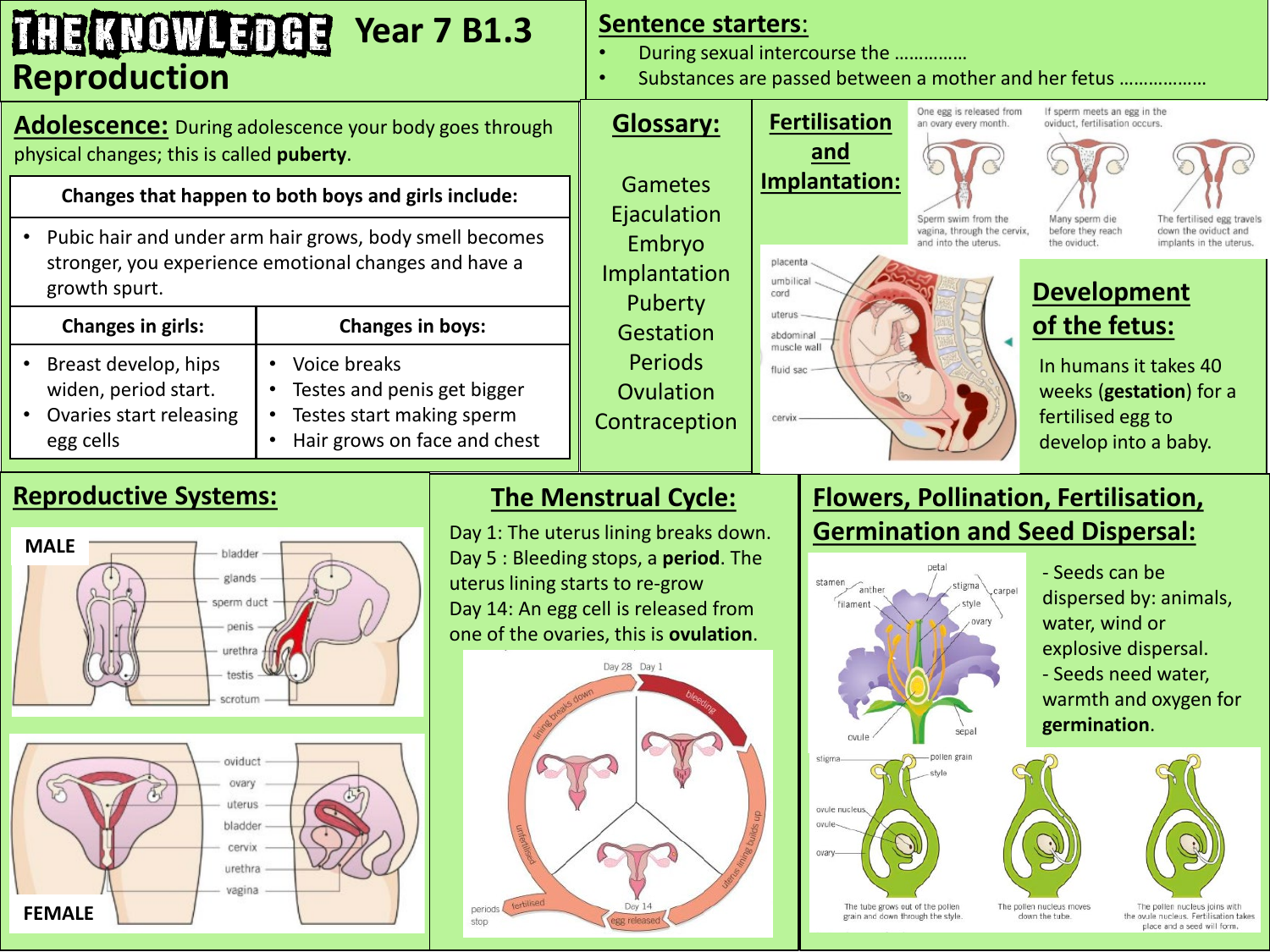## **THE KNOWLET Year 7 C1.3 Reactions**

#### **Chemical reactions:**

A chemical reaction is a change in which atoms are rearranged to create new substances.

Most chemical reactions are not easily **reversible**. At the end of the reaction it is very difficult to get back what you started with. How do you know if a chemical reaction has happened?

- 1) See huge flames or tiny sparks
- 2) Notice a sweet smell or foul stink
- 3) Feel the chemicals getting hotter or colder
- 4) Hear a loud bang or gentle fizzing

Some reactions happen quickly, others are much slower. Chemists use **catalysts** to speed up slow reactions. A catalyst is not used up in a reaction.

**Word equations:** In a chemical reaction, the starting substances are called **reactants** and the substances that are made are called **products.** 

A word equation shows the reactants on the left and the products on the right.

The arrow means '*reacts to make*'.

The word equation for the reactions of iron and sulphur is:

iron + sulfur  $\rightarrow$  iron sulphide

#### **Rearranging atoms:**

When magnesium burns in air, it reacts with oxygen to form magnesium oxide.

The reactants and products look different.

Reactants – shiny magnesium and invisible oxygen gas Products – white magnesium oxide powder

In every chemical reaction, the atoms get rearranged.



#### Sentence starters:

A chemical reaction is when…. We test for carbon dioxide by.... In any chemical reaction the total mass of reactants is…

#### **Glossary**

Reversible Reactants **Products Combustion Catalyst** Fossil fuels Non-renewable Thermal decomposition Conservation Endothermic Exothermic

#### **Burning fuels:**

A **fuel** is a substance that burns to transfer energy by heating. Burning is also called **combustion**. When something undergoes combustion there are usually two products:

methane + oxygen → carbon dioxide + water

Petrol, diesel and coal are **fossil fuels**, they a **non-renewable**  meaning they cannot be replaced once they are used up.

**Oxidation**, is when substances react with oxygen. Rusting is an example of oxidation, where iron reacts with oxygen and water.

#### **Thermal decomposition:**

A **decomposition** reaction is when a compound breaks down into simpler compounds or elements A **thermal decomposition** reaction is when the substance breaks down when it is heated.

Copper carbonate is a green compound, when you heat it, it breaks down into copper oxide and carbon dioxide.

copper carbonate → copper oxide + carbon dioxid

We can prove that the gas is carbon dioxide by bubbling it through limewater and the limewater will go cloudy.



#### **Conservation of mass:**

In any chemical reaction the total mass of the reactants is equal to the total mass of products.

#### **Endothermic and exothermic:**

**Endothermic** – the surroundings transfer energy t substances e.g. melting and boiling. **Exothermic** – energy is transferred to the surroundings e.g. burning wax.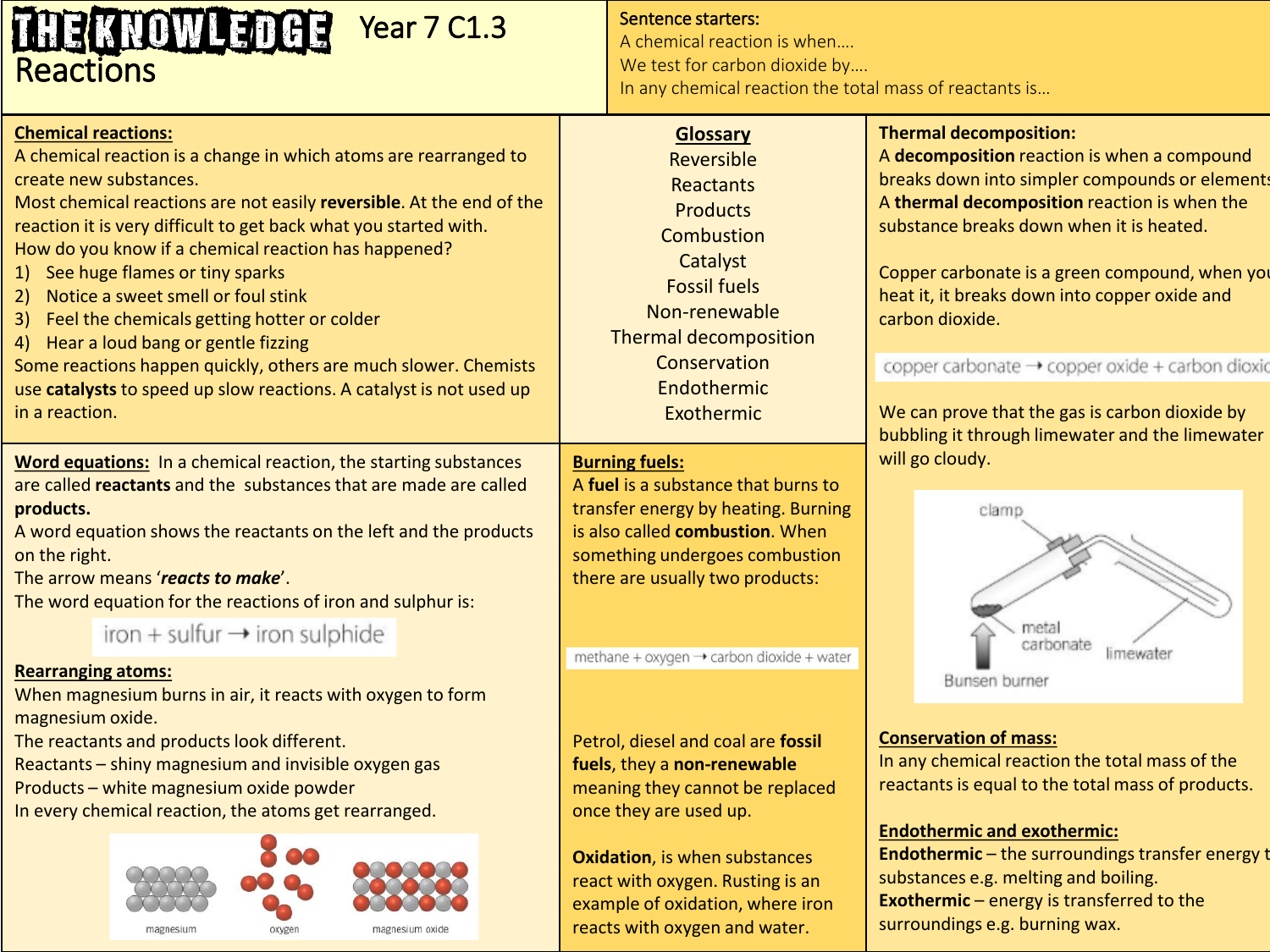# **Space Year 7 P1 Space**

#### **The Night Sky**

We can see artificial satellites using the naked eye. The Moon is the Earth's natural satellite, it orbits the Earth. Meteors are bits of dust or rock that burn up as they move through the Earth's atmosphere. Any meteor that makes it to earth is known as a meteorite.



Lots of the dots we see in the sky are stars in our galaxy, the Milky Way.

#### **The Solar System**

The solar system is made up of 4 inner planets and 4 outer planets. All the planets orbit the Sun. The inner planets are all terrestrial planets; they are made of rock. The outer planets are gas giants. Many planets have moons which orbit them. Saturn has 60 moons but Earth has only one.



There are thousands of pieces of rock in the asteroid belt, some are tiny specs of dust but one is large enough to be called a dwarf planet. Ceres is the only dwarf planet inside the orbit of Neptune.

**Sentence starters:** A satellite is an object that orbits..… The solar system is made up of … Day and night is caused by… The phases of the moon are….

Half the moon is lit up by the Sun all the

it looks different from the Earth. The changes in shape of the Moon as known

The phases of the moon include new, crescent, first quarter, gibbous, full, gibbous, third quarter and crescent.

A lunar month is the time from one new

as the phases of the Moon.

#### **The Moon**



A solar eclipse happens when the Moon blocks the light from the Sun.

A lunar eclipse happens when the Earth comes between the Sun and the Moon.

#### **The Earth**

moon to the next.

There is day and night on Earth because Earth spins on its axis. It take 24 hours to complete one full spin. The Sun rises in the East each morning and sets in the West. The Earth moves round the Sun once a year.

The Earth's axis is tilted to 23.4°. The days are longer in the Summer and the sun is higher in the sky.



### **Glossary Satellites** Planets The sun **Orbit** Eclipse The moon **Constellations** Lunar eclipse Solar eclipse **Stars**